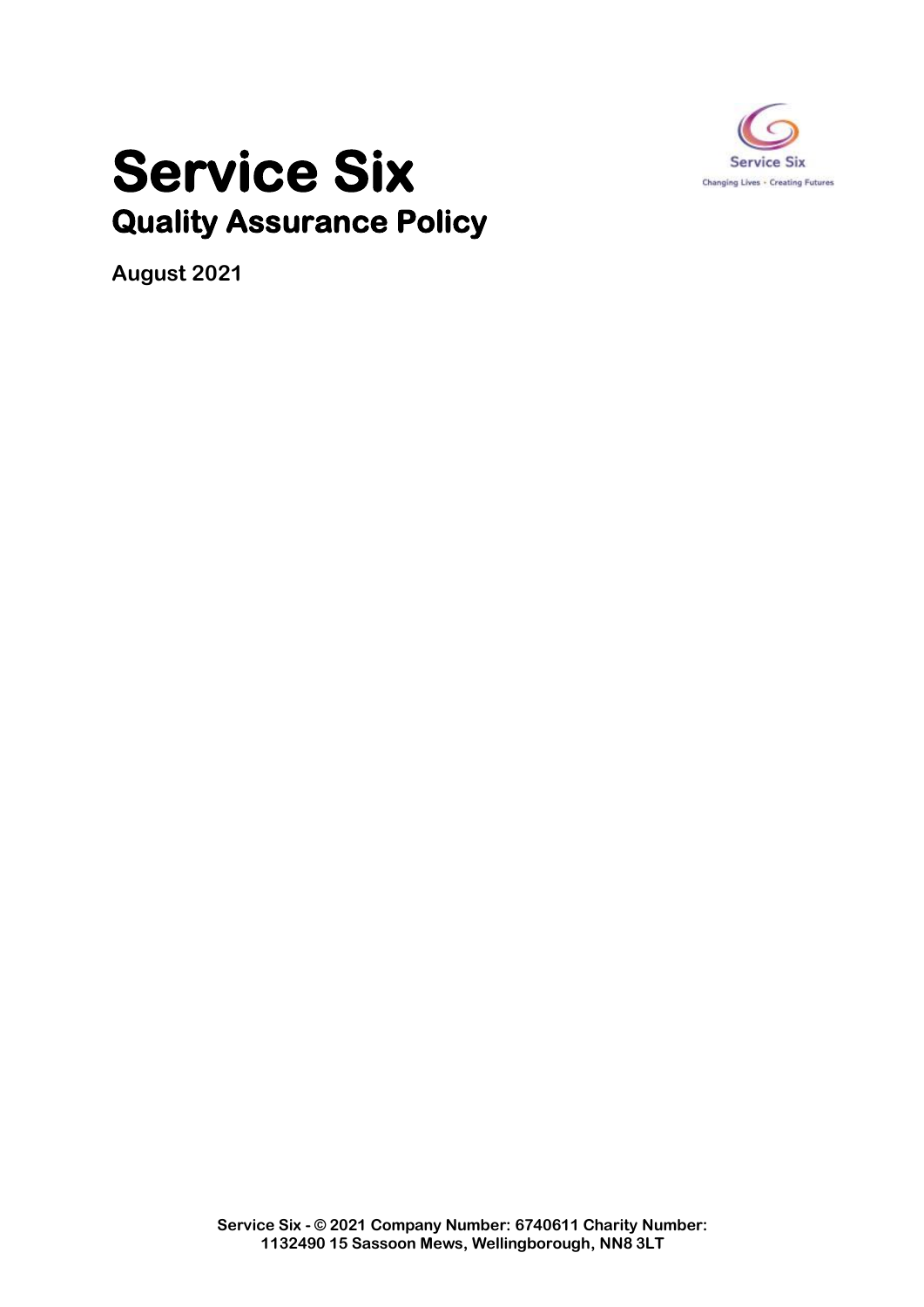**Date:** August 2021

**Review Due By:** September 2022

**Lead Role/Manager:** Chief Executive

## **Others involved in implementing:** Managers and Personnel

## **What this policy covers**

Service Six is committed to providing appropriate quality services that demonstrate good value and maximum outcomes for beneficiaries. This policy outlines the measures that the Charity, Board and personnel will take to meet this commitment and continually improve the quality of our provision.

The Board and its subcommittees regularly receive a range of reports that ensure quality assurance practices are active and the excellence of service quality.

## **Charity approach**

- Service Six ensures a quality assurance approach throughout the Charity, including in its governance, infrastructure, personnel management, its workers' competence, skills and experience, as well as less tangible elements such as Charity morale and motivation, corporate culture, and integrity.
- Service Six uses statistical database controls to record, measure, monitor, report and audit activities.
- We are committed to actively promoting Equal Opportunities and Anti-Oppressive Practice.
- We provide a range of high quality, professional service delivery to meet the needs, expectations and aspirations of children, young people, adults and families within Northamptonshire and the surrounding areas.
- We communicate effectively with clients, respond to requests and queries and adhere to all our policies, procedures and protocols.
- We are committed to providing Evidence Based Practice and application.
- We provide significant informal and formal resources and opportunities enabling clients to provide feedback, suggestions and evaluations of our service delivery, therefore actively measuring our quality assurance.
- We abide by the Ethical Framework of the British Association for Counselling & Psychotherapy and have taken account of this in developing our Quality Assurance System.